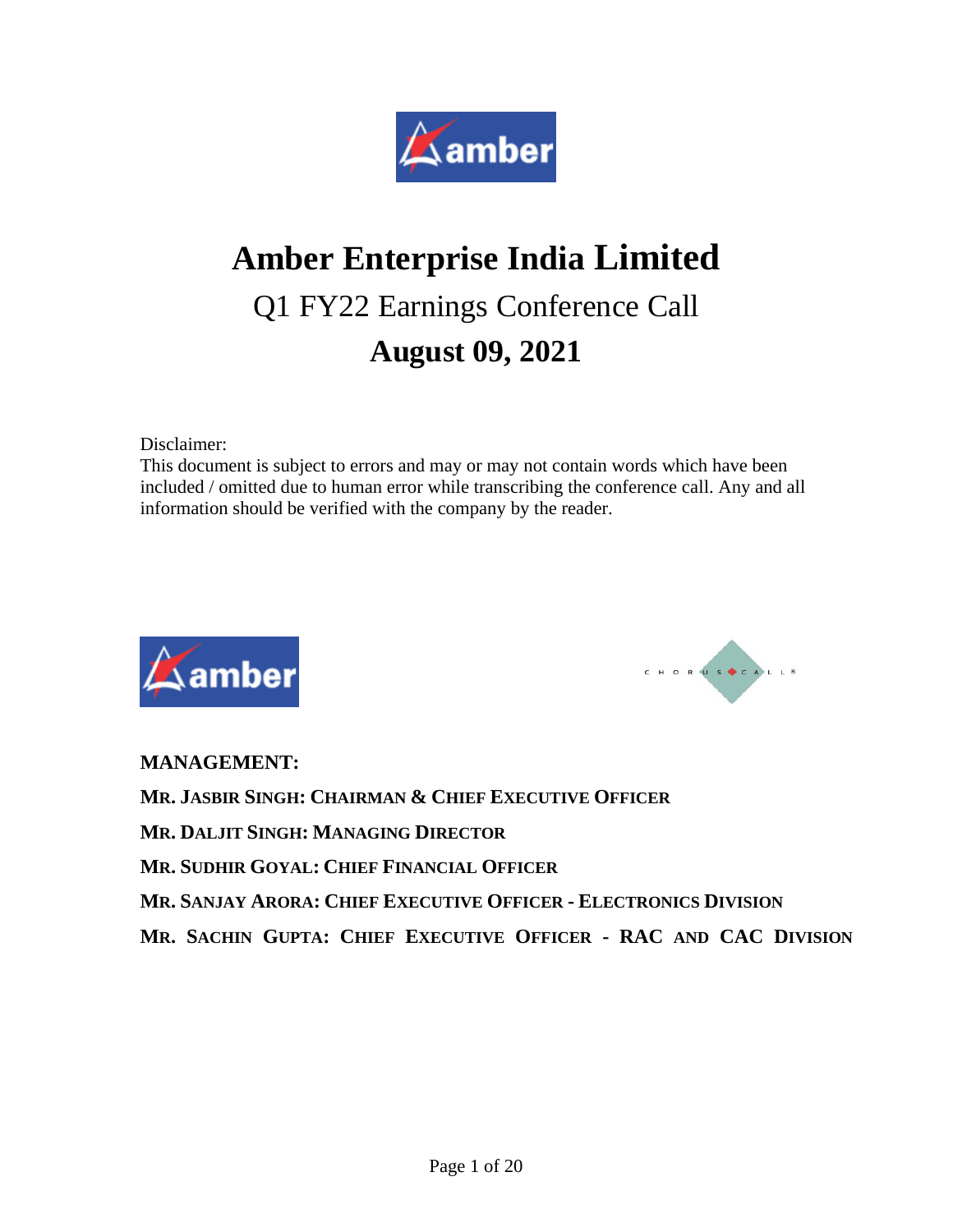

**Moderator**: Ladies and gentlemen, good day and welcome to the Amber Enterprises India Ltd. Q1FY22 earnings conference call. This conference call may contain forward-looking statements about the company, which are based on the beliefs, opinions and expectations of the company as on date of this call. These statements are not the guarantees of future performance and involve risks and uncertainties that are difficult to predict.

> As a reminder, all participant lines will be in the listen-only mode and there will be an opportunity for you to ask questions after the presentation concludes. Should you need assistance during the conference call, please signal an operator by pressing "\*" then "0" on your touchtone phone. Please note that this conference is being recorded. I now hand the conference over to Jasbir Singh - Chairman & CEO from Amber Enterprises India Ltd. Thank you and over to you Sir!

**Jasbir Singh:** Hello and good morning everyone, first and foremost I hope you all are keeping safe and healthy. On the call I am joined by Mr. Daljit Singh - Managing Director, Mr. Sudhir Goyal - Chief Financial Officer, Mr. Sanjay Arora, CEO Electronics Division, Mr. Sachin Gupta – CEO, RAC & CAC Division and SGA, our Investor Relation Advisors. We have uploaded our result presentation on the exchanges, and I hope everybody had an opportunity to go through the same.

> I would open my remarks by giving a brief overview on the industry environment followed by business update and operational and financial performance highlights for Q1FY22.

> The Consumer durable industry saw a soft first quarter with sales taking hit amid the second wave of the pandemic that led to regional lockdowns. However, the impact was less severe compared to the last year period, which saw stringent nationwide lockdown. With a renewed national focus on strengthening the healthcare infrastructure and an accelerating vaccination drive, we expect industry prospects to be positive.

> As we speak today, demand recovery across the sector has been faster than expected, however, the quarterly sales were disrupted due to lower off-take during last 10 days of April, May, and June which was our peak season.

> On the channel inventory side, there has not been much inventory in channel due to less severe lockdown compared to last year and ban on import of refrigerant fill ACs. As we speak today, channel inventory is at comfortable levels.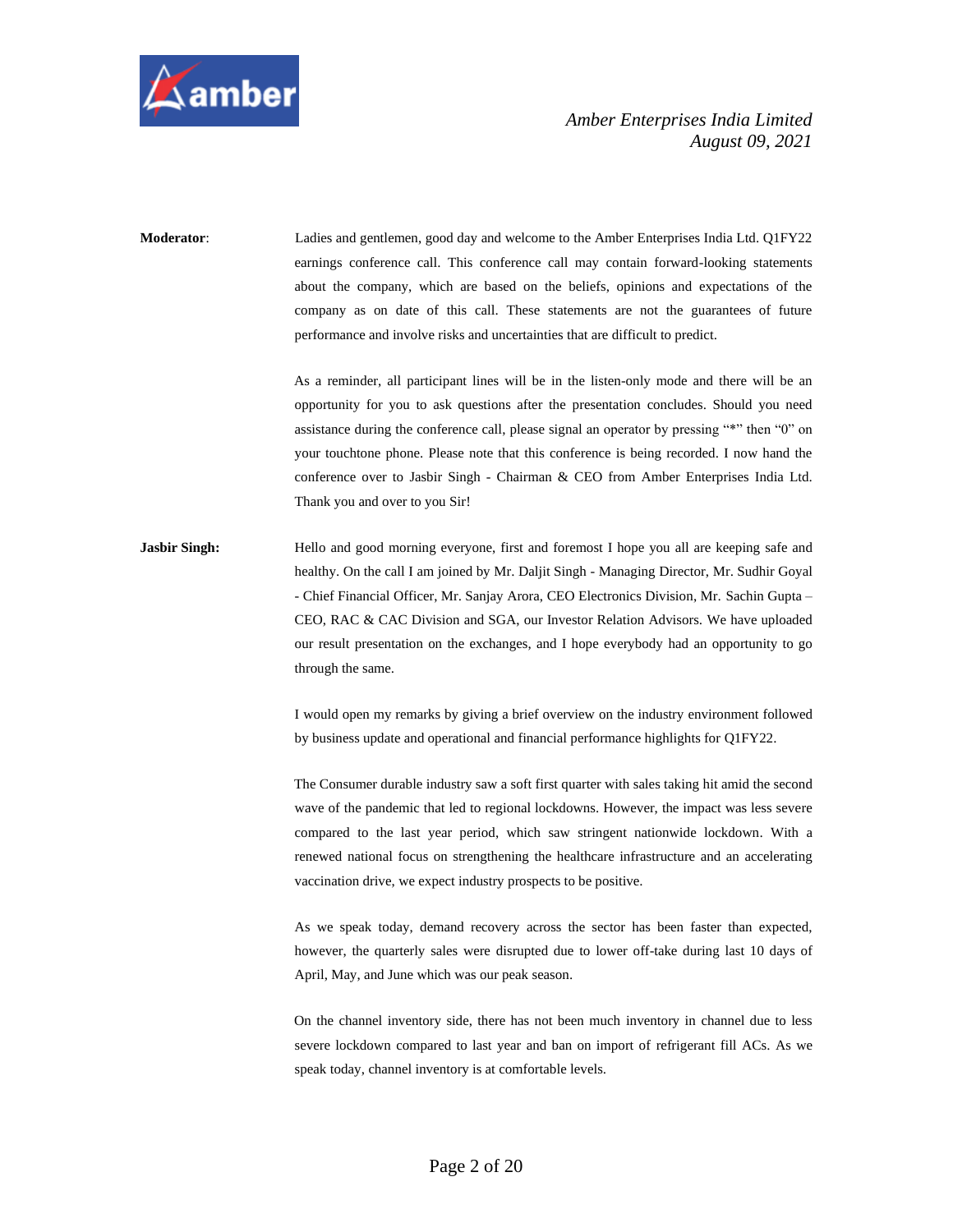

The long-term positives for the industry and our company continues to be the following:

1) **PLI scheme**: We believe, the additional manufacturing capacity coming under the PLI scheme would have huge multiplier effect and help build a robust supply chain networks for the AC industry.

The main objective of government for the scheme is to develop component ecosystem in India and increase domestic value addition in components from 25% currently to 75% in the next five to six years. This is going to be a very big game changer for the component ecosystem.

At Amber, we are all set to leverage on this opportunity. We believe this opportunity will further strengthen our presence in the domestic market and create a solid foothold for exports market.

2) **Import ban on refrigerant fill ACs**: As mentioned previously, the ban on imports with refrigerant fill ACs has opened opportunities for the domestic manufacturers. With this notification, OEMs can partner with us for outsourcing for room ACs. Over here, we have already signed six new customers since the notification has been announced.

We believe with the government support along with stay at home and work from home becoming a new normal, there is a greater acknowledgement of the role played by home appliances in the life of the consumer. This combined with low penetration levels, improving infrastructure and an upwardly mobile middle class will lead to sustained growth over next few years.

On the export sides, presently we are in discussion with large brands in two export markets, Middle East and US. In the Middle East market, the approval process is completed, and we have started exporting components and room air conditioners. For the US markets, approval process is on track and we expect the approvals by next financial year.

We are continuously investing in R&D for new product developments and better energy efficient products. We will be future ready with the product portfolio to cater to the increasing demand across segments.

#### **I will now take you through the consolidated financial highlights** \

**Revenue:** Our consolidated revenue for Q1FY22 stood at Rs. 708 Crores as against Rs. 259 Crores in Q1FY21.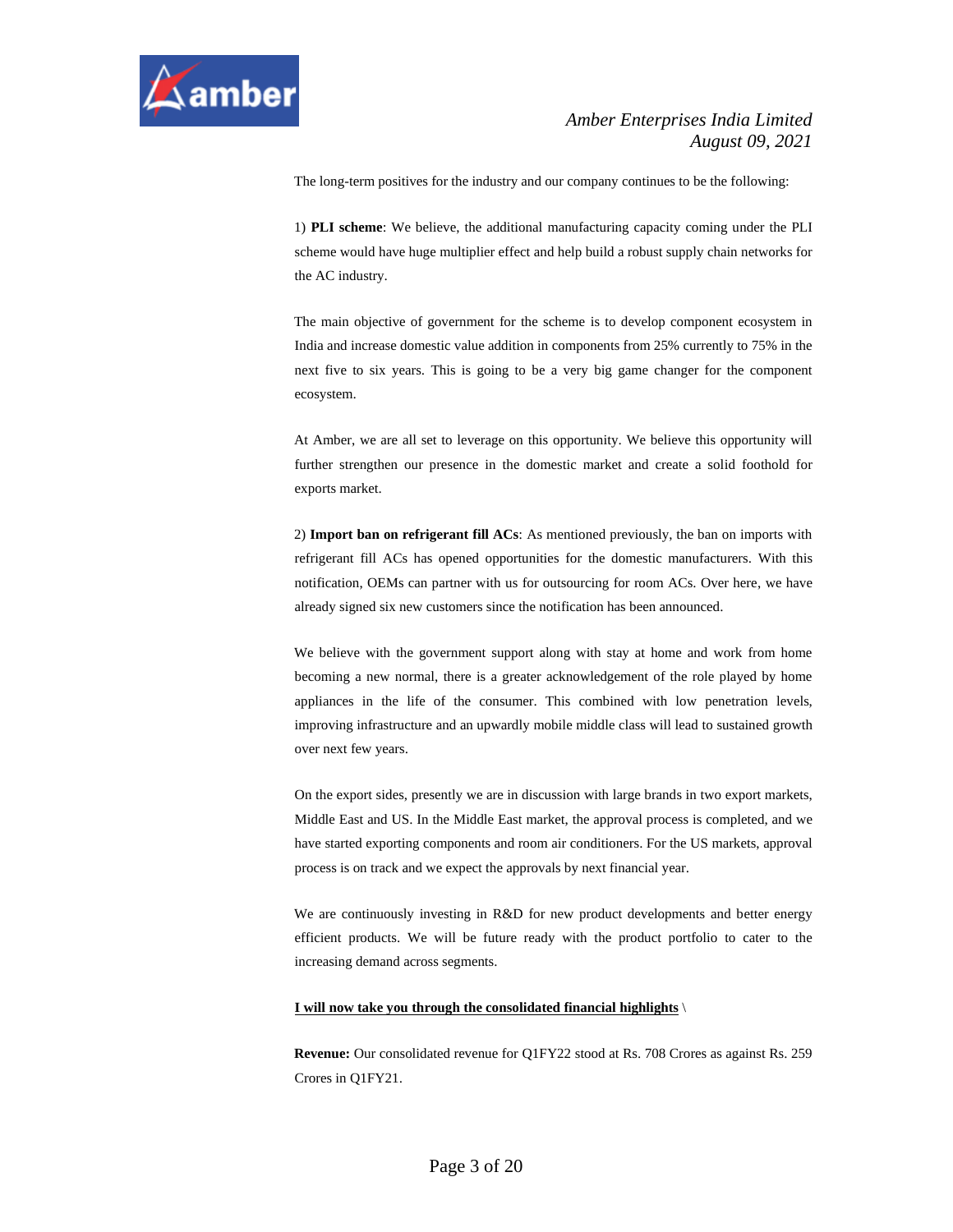

For the quarter, Room AC contributed 64% of the total revenues, while Components and mobility application contributed 36% of the revenues.

**Operating EBITDA:** For Q1FY22, operating EBITDA stood at Rs. 50 Crores as against a loss of Rs. 3 Crores in Q1FY21. Q1FY22 operating EBITDA does not include ESOP expense of Rs. 3.26 Crores. Operating EBITDA margins for Q1FY22 stood at 7%.

**PAT:** PAT for the quarter stood at Rs. 11 Crores as compared to loss of 24 Crores in Q1FY21. PAT margins for Q1FY22 stood at 1.6%.

#### **Now coming to subsidiary financials**

**Sidwal** Q1FY22 revenues for Sidwal stood at Rs. 50 Crores, Operating EBITDA stood at Rs. 12 Crores and margin stood at 24.6%.

With the increased focus of government for comfortable travel and high-speed movement, we believe this sector has an exciting journey ahead. We continue to remain confident to deliver and maintain healthy order book going ahead. We are also progressing well with the new product developments like dumper air conditioners for mining machine used in defense, electric AC for electric buses, AC for harvester combines for agricultural applications, and metro AC for different climate conditions in India, for Mumbai metro, Delhi metro, and Bengaluru Metro. Sidwal order book stands healthy today at more than 425 Crores.

**PICL:** Our motor division revenues stood at Rs. 36 Crores for Q1FY22. Operating EBITDA at Rs. 3 Crores and Operating EBITDA margin at 9%.

As per the industry data, currently 70% of BLDC motors is imported. At PICL, we would like to capitalize on this opportunity, and we have already done the R&D and required capex for BLDC and work has also started. Our endeavor is to provide solutions for both captive users and our export customers. We are already in advance stages with few large size OEMs on this product.

Our electronic subsidiaries **IL JIN and EVER**: For Q1FY22 revenue of IL JIN stood at 43 Crores and in EVER revenue at 18 Crores. For Q1 FY22, IL JIN saw an operating loss of Rs. 1.7 Crores and operating EBITDA for EVER stood at Rs. 0.15 Crores. As the market is moving rapidly towards inverter ACs, we are confident of growing our revenue share from IL JIN and EVER going forward. With the help of our in-house developed inverter PCB boards for room AC sector, we have added five new customers in IL JIN and few more customers are in process of approval.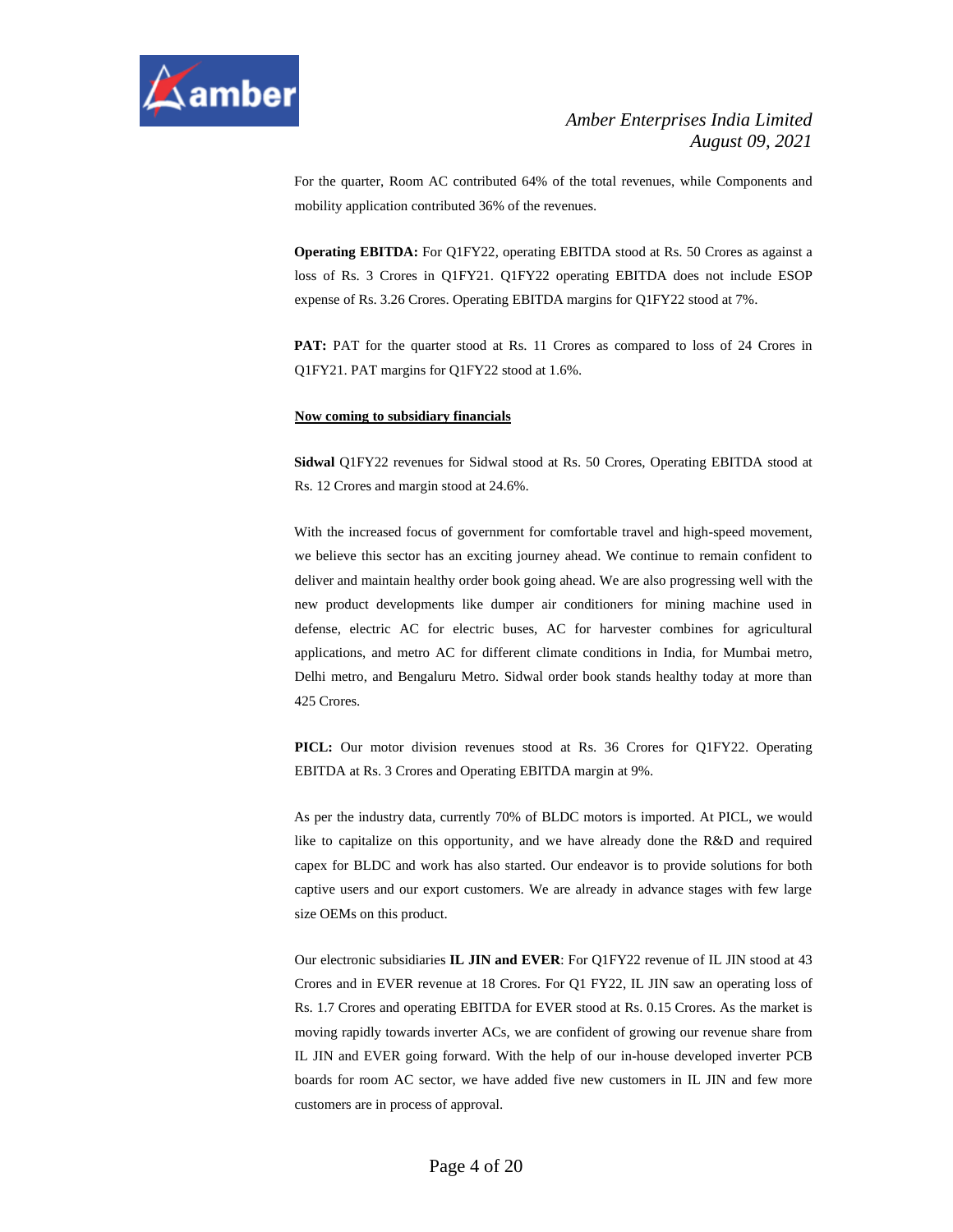

To conclude, I would like to reiterate that our constant endeavor would be to increase penetration and increase our wallet share in the existing customers, continuously adding new customers, create a foothold in the export market and enhance our products with a new technology by focusing on R&D.

With this I open the floor for discussion.

**Moderator:** Thank you very much. Ladies and gentleman, we will now begin the question and answer session. The first question is from the line of Ravi Swaminathan from Spark Capital. Please go ahead.

**Ravi Swaminathan:** Hi sir, good morning, my first question is with respect to the industry growth this year what kind of growth that we can expect in terms of volumes in the industry this year compared to last year if you can throw some light? My second question with respect to the BEE norm change which is coming in 2022. So how is it likely to affect the rating and pricing of product?

- **Jasbir Singh:** Good morning Ravi, industry growth it was good in Q4 where we saw almost about 20% but then since from middle of April, some areas of India had got affected and then lockdown started. So last year, industry reported about 5.2 million against the 7 million mark of 2019-20. I expect despite of the Q1 soft performance due to partial lockdowns, industry should end up somewhere in our estimates near to about 6 or 6.2 but not to a 7 million mark, but it again depends on how Q4 will pan out to be. July was very positive for the industry almost every customers and every brand witnessed a very good growth in July month, there was no lockdown in the country and on the BEE part, yes 1<sup>st</sup> of January 2022 is when the new energy table is revised, so we are already geared up at Amber with all the product portfolio, we are ready to serve with the new rating, it will enhance some bit of costing on the product side what you know of about Rs. 700 to 1200 range depending on model to model, but I think we have seen in past also that any energy table has not dissuaded the sales of industry rather people have started going for a more energy efficient category air conditioners. So, we expect the same post the implementation of the new energy table.
- **Ravi Swaminathan:** My next question is with respect to the margins, gross margins we have maintained it in spite of input cost increase so how have you managed it, have we completed taking price increase to our customers?
- **Jasbir Singh:** We have quarterly lag mechanism on price increases or decreases with our customers. We cannot go to them on a daily basis or maybe monthly basis, it is very difficult so that's the industry norm from last about three decades that every quarter price gets revised, so we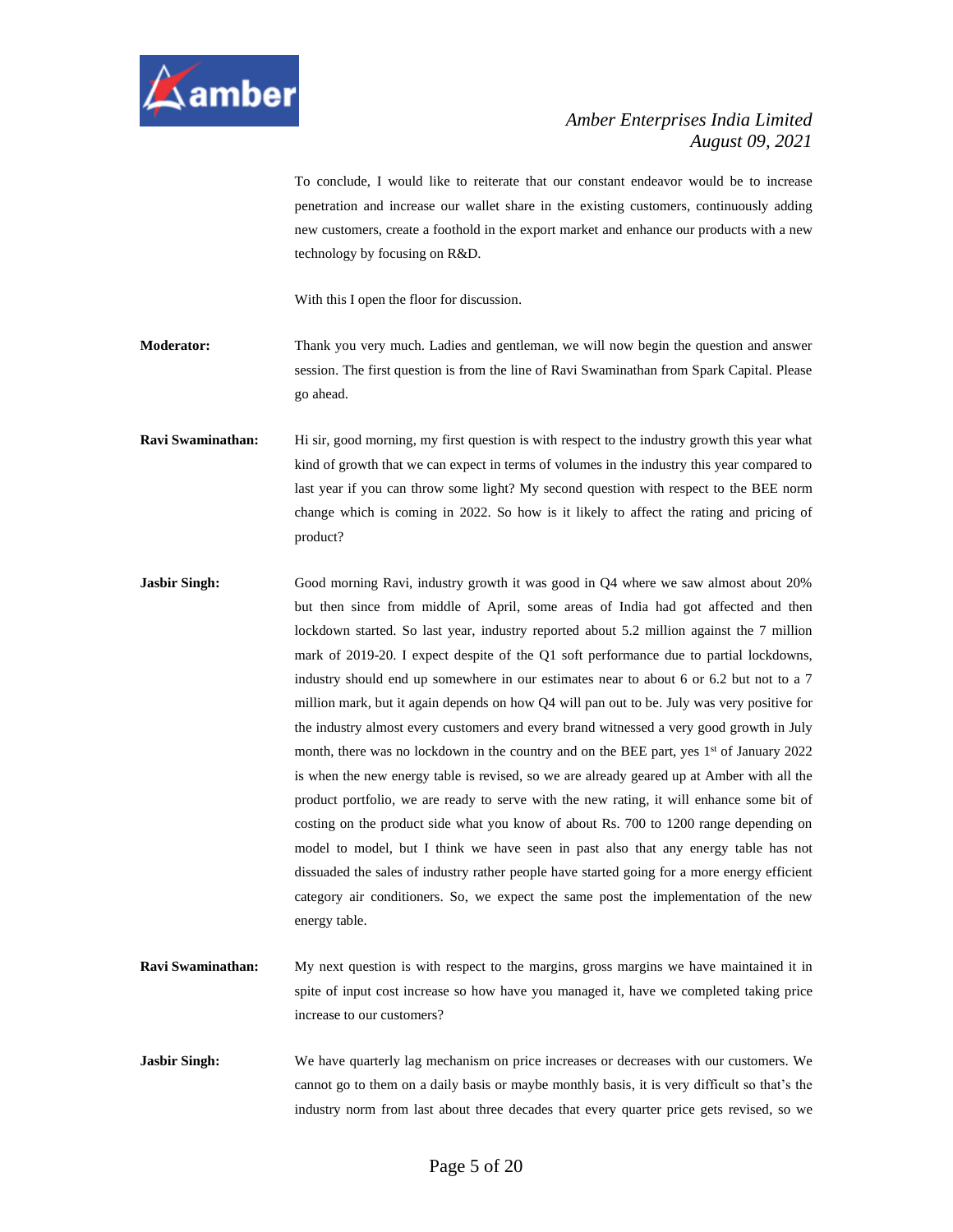

have been able to pass on all the impacts of the currency and commodity to our customers successfully. There was some lag in IL JIN and EVER where we had signed new customers in the month of April, which could not be passed on which will be passed on by next quarter. Otherwise, we have been very successful in passing on all the currency and commodity exchanges.

**Ravi Swaminathan:** Got it sir and my final question is with respect to the PLI and capex plans, your views on Amber's subscription to the PLI scheme and the capex plan for this year and next year?

**Jasbir Singh:** So, on PLI first of all I am glad to share that our new Greenfield facilities, which we actually announced last year before the PLI was announced that is getting covered in the PLI and we are eligible for that and both the Greenfield facilities will be covered in that and we are applying from our subsidiaries as well as for Amber in two categories in the higher top most categories with a 300-Cr investment in a normal investment category and then we are also applying in one of our subsidiary in the lower intermediary side in the range of 50 to 100 Crores so total about 400 Crores investments application will go from Amber side.

**Ravi Swaminathan:** This is for PLI alone sir, 400 Crores?

**Jasbir Singh:** Actually we are already investing in the Greenfield facilities that is getting covered and the only additional will be the PICL/IL JIN, where investment will come over the next five years. So almost about 100 Crores will be invested in next five years.

**Ravi Swaminathan:** Got it and capex for this year and next year sir how much will it be?

**Jasbir Singh:** So, Capex because our Greenfield facilities, one of them will be up and running this year and the next one is in making so including the maintenance capex and R&D and the subsidiary capex, we should be in the range of about 350 Crores on a consolidated level

**Ravi Swaminathan:** Got it. Thanks a lot.

**Moderator:** Thank you. The next question is from the line of Dhruv Jain from Ambit Capital. Please go ahead.

**Dhruv Jain**: Good morning. I have two questions. One question is with respect to the PCB subsidiary, we saw that in the last three or four quarters, PCB subsidiary has not been doing as well as the other part of the portfolio, so just wanted to know your thoughts on that and how do you see that playing over the next two or three months.

**Jasbir Singh:** We have Sanjayji here, Sanjayji would you like to answer this.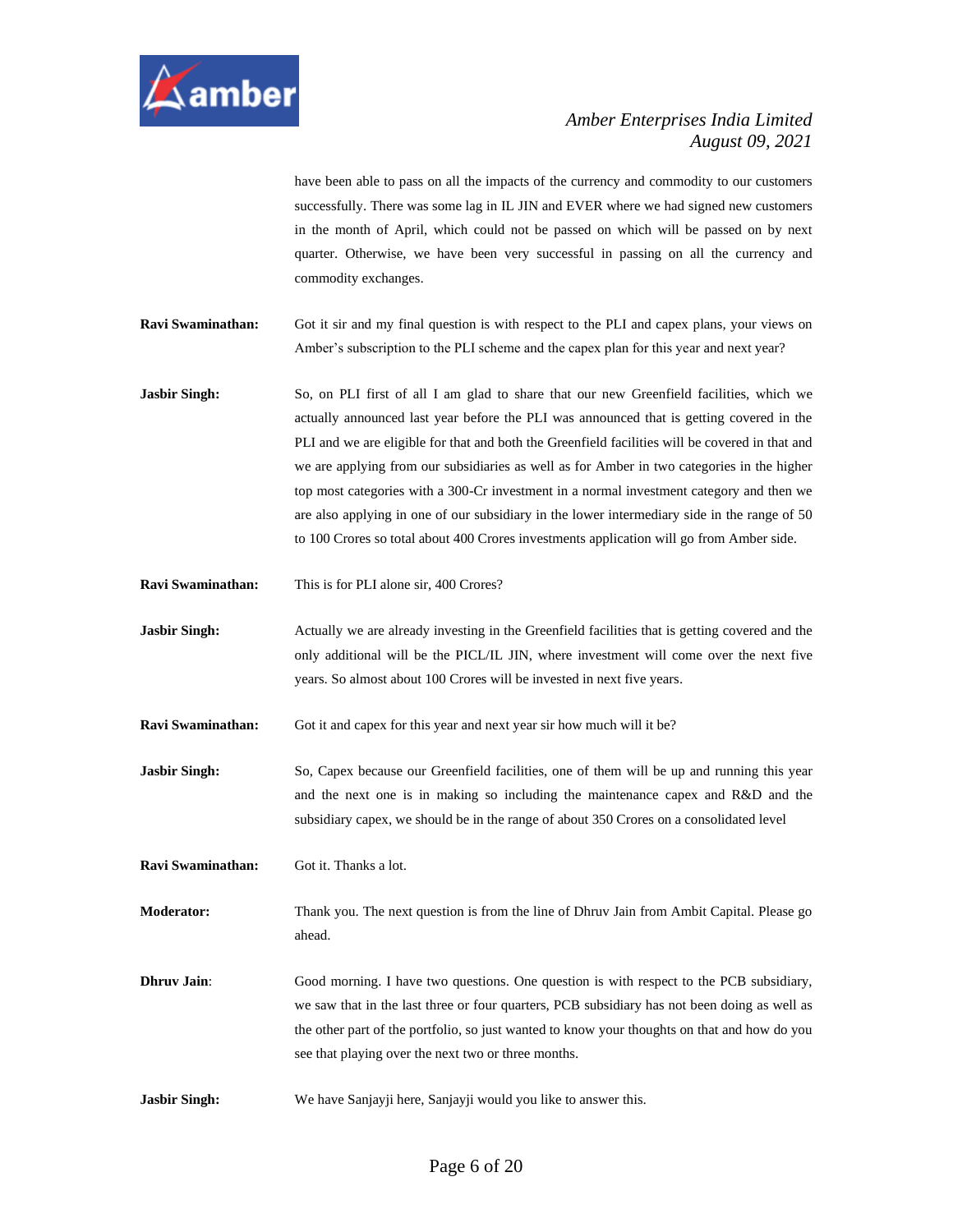

- **Sanjay Arora:** The situation is that we started this year with a very positive sign of expecting to target about 35% to 40% growth in PCB segment, but unfortunately again by the third week of April, we went into the second wave and all our plans actually went very haywire and not only that we could not do whatever we wanted to do in the Q1 because there was a whole lot of confusion, the industry would open for a week then again close. So that was one thing. I think for the past few quarters since last November onwards, there has been a big shortage in the chip components, there has been a lot of price increase, there has been freight cost increases and many such things which did not support us to achieve our expected results, though we were planning much better results than what actually came forward to. At the same time, we are also trying to enter into come out of just consumer durable PCB makers, we want to enter into other areas like electrical fans, in the entertainment side the speakers, wearables, smart switches and OTT devices. So, once we enter into all these areas, we hope that the PCB business will be much better than what we have performed up to now.
- **Dhruv Jain:** Thank you sir and sir my second question is with respect to the PLI so you mentioned that you will be investing about 300 Crores from Amber, so what kind of components will be covered, and copper tubing of AC is also qualified there and what is the revenue that you are kind of expecting from that?
- **Jasbir Singh:** Component there are almost about 10 components, which have been covered in PLI which are sheet metal, injection molding, heat exchangers, motors, PCB boards. These are the five components which Amber will be applying and also cross flow fan, copper tube, aluminum, compressors, and service valves, showing total about 10 components have been categorized by government for PLI out of which Amber will be applying for 6 categories.
- **Dhruv Jain:** Sir do you think you will be able to meet the PLI requirements?
- **Jasbir Singh:** Yes, we are eligible for that.
- **Dhruv Jain**: Sir just one last bookkeeping question could you give the RAC volume data for this quarter sir?
- **Jasbir Singh:** In RAC we have done 4,78,000 units this quarter.
- **Dhruv Jain:** Okay. Thank you so much, all the best.
- **Moderator:** Thank you. The next question is from the line of Abhishek Ghosh from DSP Mutual Fund. Please go ahead.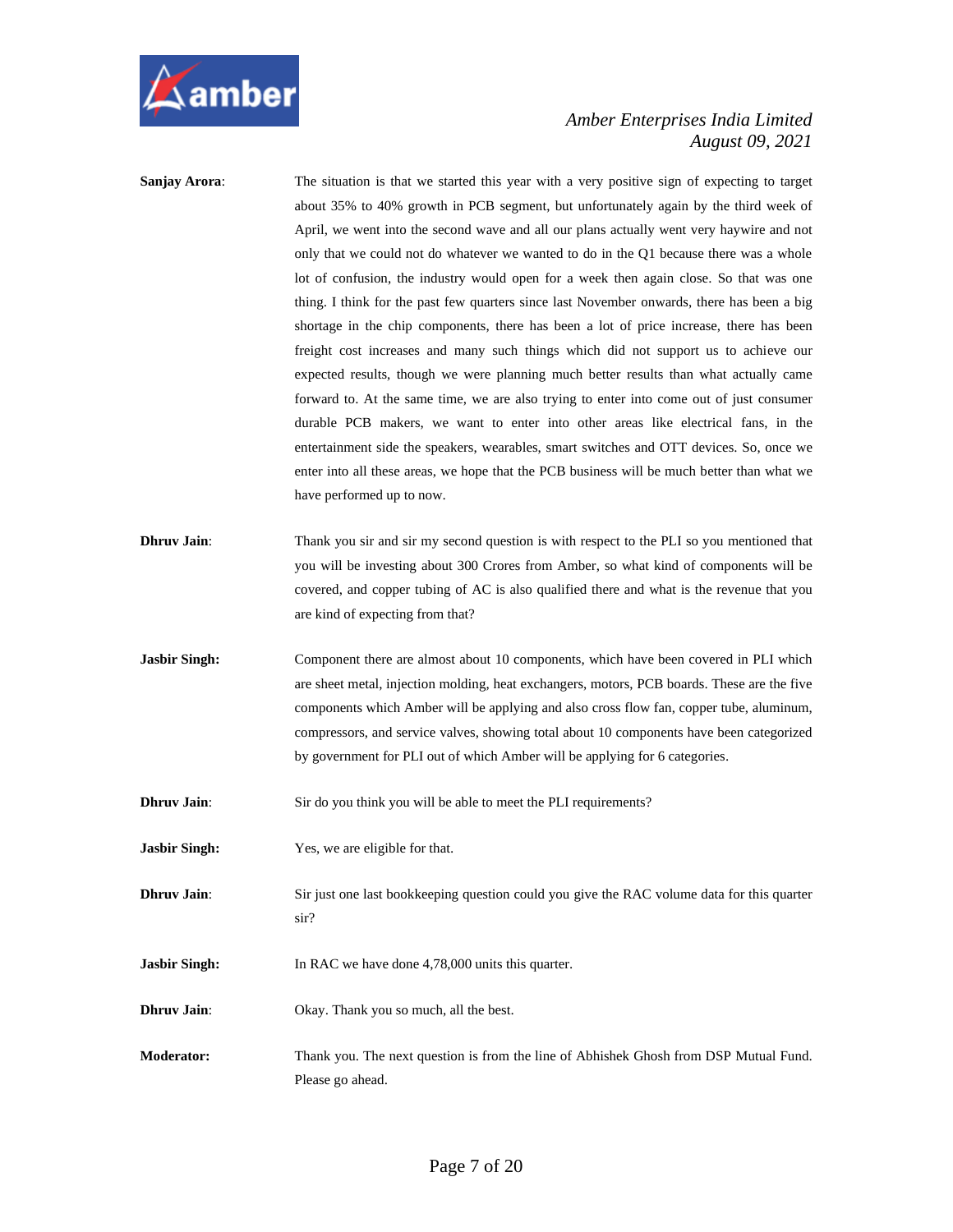

- **Abhishek Ghosh:** Thank you so much for the opportunity. Sir if you can just help us understand the business opportunity which is kind of coming through because of the whole nontariff barrier, which was imposed in the last year of October, what is the kind of business opportunity that is kind of coming out of that restriction?
- **Jasbir Singh:** Good morning Abhishek, you know the import ban which was actually levied in last week of September 2020, we have seen a very positive data of imports going down from the period of October till March, almost about 85% of import reduction have been seen so as commented in my commentary that we have added six customers with which we started in phase 1 gas charging facilities and now out of six, four have been converted into manufacturing customers where we will be starting supplies as an ODM with them and OEM with them from the month of December and with two customers we will be starting from January or February. So that is we see an increase in volume by next financial year almost about 800,000 numbers should be added because of these new customers by next financial year.
- **Abhishek Ghosh:** Do you believe that lot of the customers are also putting up shops because I think the total import size is about 1.8 to 2 million, so 40% of that you will be able to capture so is it going to the rest of the contact manufactures or is it people also putting up shop for producing their or manufacturing their own unit?
- **Jasbir Singh:** So, basically about 15 to 20% still continues to be imported and if we reduce that out of that almost 50% has come to us and remaining to companies like Havells and some other companies who had their own facility, so they have started in house and we have not heard apart from them anybody putting up a new facility but in case somebody puts up a new facility and do not wish to go for outsourcing, we will be happy to serve components to them because they will be needing components for their assemblies.
- **Abhishek Ghosh:** Okay and Sir the loss in IL JIN in the current quarter this is more to do with the commentary that you mentioned that the price hikes could not be initiated with the newer customers that you have boarded on right that's the way to look at it?
- **Jasbir Singh:** Two factors, yes one was this factor which you spoke second was as Sanjayji told that we started this financial year in anticipation of hitting about 35% to 40% growth and so our fixed expenses went up, which could not be reduced due to this lockdown period of two months' time that also impacted but now I think next 9 months you will see a good decent growth in IL JIN and EVER.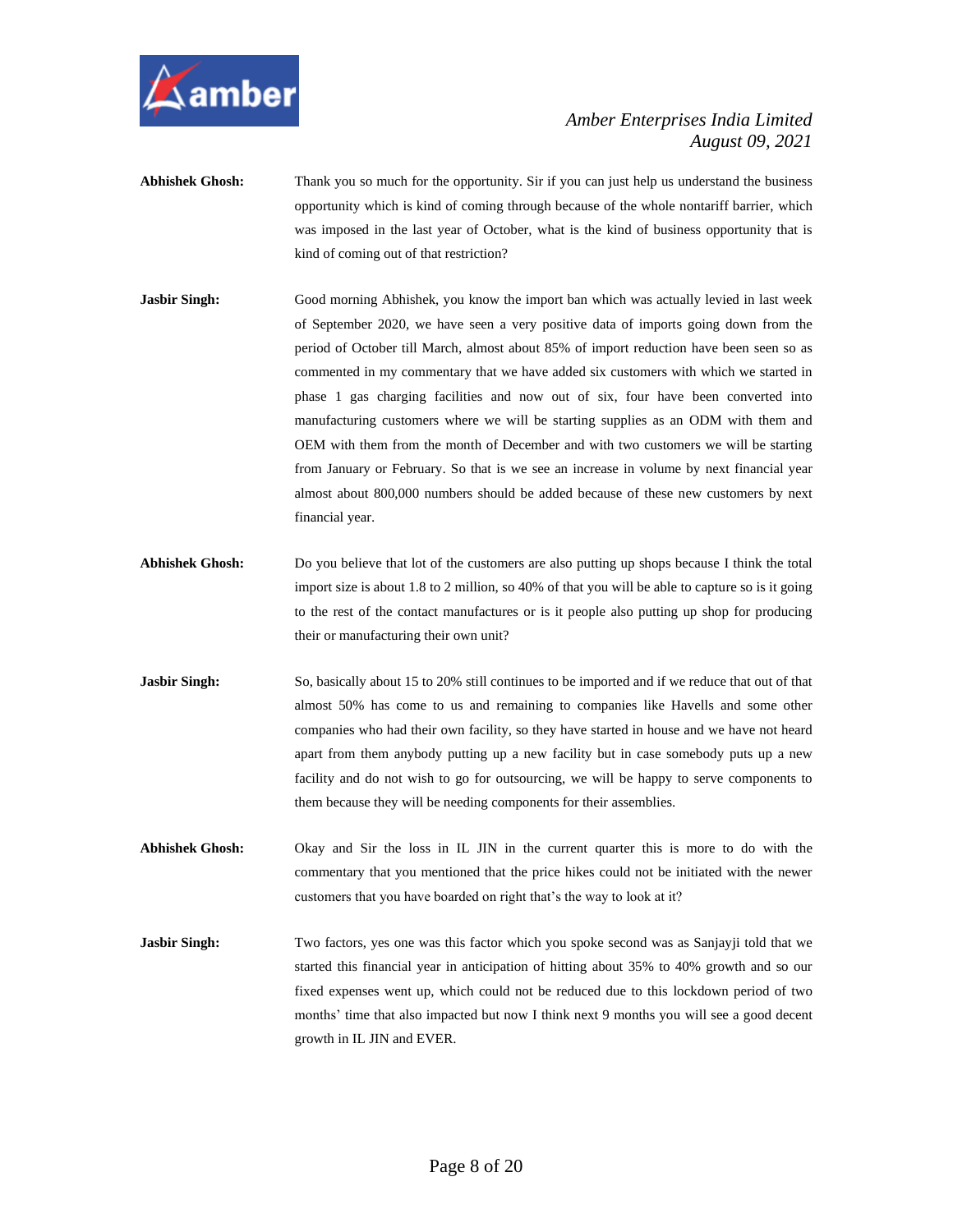

- Abhishek Ghosh: Sir all these relatively smaller motor and the PCB makers, they would be also in deep trouble because of the overall volatility and the issues which Mr. Sanjayji spoke about, any thoughts on the overall industry?
- **Jasbir Singh:** I think everybody suffered because of the chip shortages and these kinds of disruptions. So, I have not seen anybody who has passed on clearly, most of them have gone through the same cycle.
- **Abhishek Ghosh:** Sir in terms of Sidwal, given the newer opportunity that you were talking about, what is the total addressable market size or opportunity that Sidwal will typically kind of bid for because it includes railways, metros, dumper so how should one look at the total addressable annual opportunity size for Sidwal?
- **Jasbir Singh:** Its volatile right now, the addressable market because in railways if you see only 30% of the coaches being produced in the three factories were air conditioned till last year, now with the new notification that has gone up to almost 50% and number of coaches production is also going up. So, if we combine that plus as our honorable minister last week suggested that almost 1,071 km of metro new lines are being laid out in 27 cities, so combining that plus the other addressable market for Sidwal, it is going to be a good market size. Earlier it used to be in a range of just 600 to 700 Crores but now it is going to double and triple.
- **Abhishek Ghosh:** Sir just two last questions from my side. You know we have seen lot of inflation in the overall AC product itself because of the issues we discussed plus the whole norm change will further increase, so what is the total increase that one should expect over the last six months to one year that would have happened in the overall product of an AC.
- **Jasbir Singh:** Abhishek total 10% to 12% impact on finished good pricing has been passed on to the consumers by all the brands, some dealer in one shot and most of the brands we did in staggered manner, but the beauty of the market is that despite of 10% to 12% increase in the product pricing, you know everybody was positive in Q4 and also in July we have seen a robust growth. So, I think markets have very well accepted that 10% to 12% increase and plus as you asked about the BEE impact which I stated that it will be in the range of about Rs.800 to Rs.1200 per air conditioner depending on model to model as we have seen in the past also that it has never disrupted the industry by volumes, in fact consumers have tend to be shifted towards more premium products which saves more energy.
- **Abhishek Ghosh:** One last question from my side, for the PICL there is also this change in norm which is coming for fan so would you also go in for BLDC motors for fans and other things because you spoke about for IL JIN and EVER but for PICL also would kind of open up that opportunity for you guys?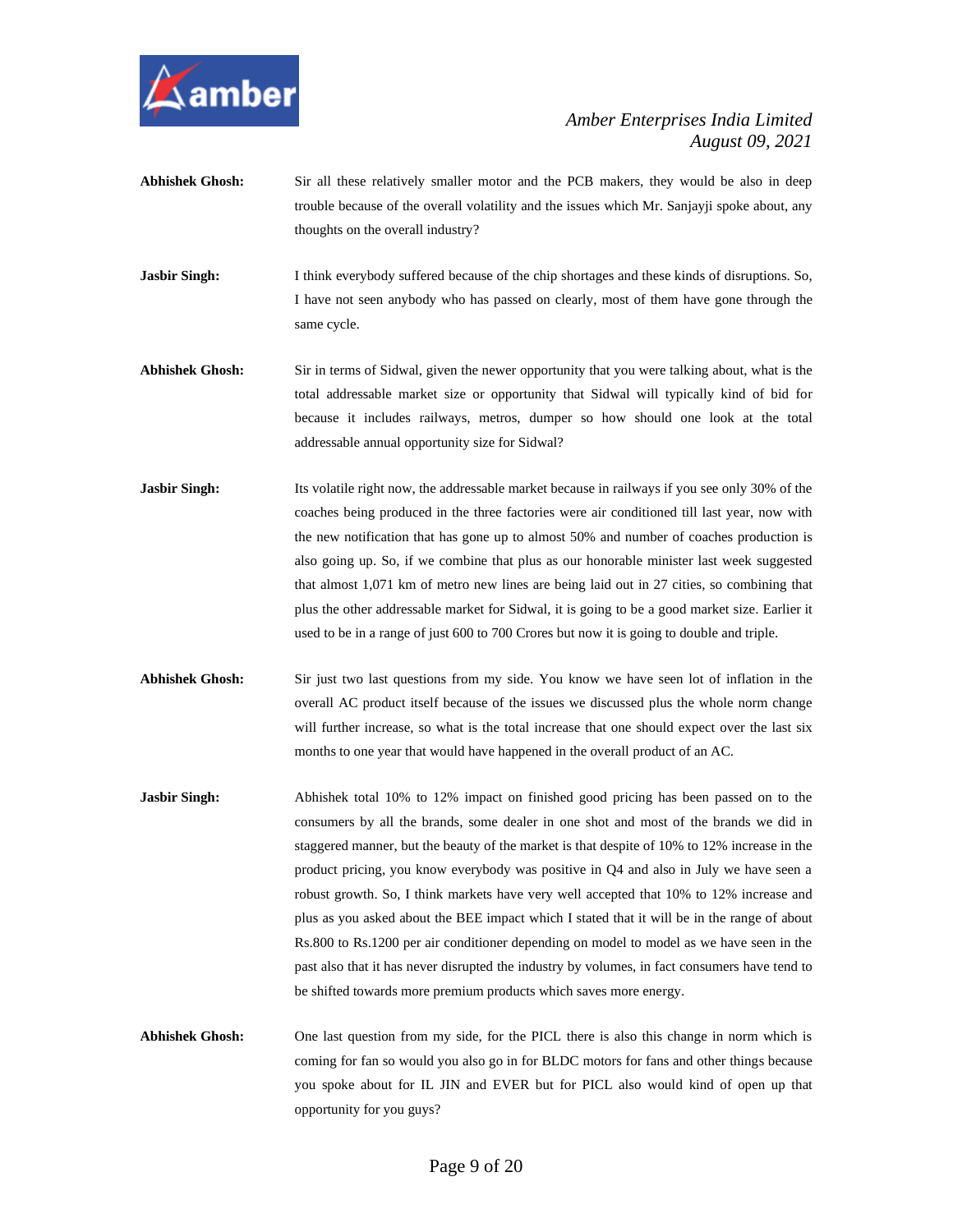

**Jasbir Singh:** We are doing that, in fact we did not have BLDC portfolio earlier, now I mentioned that in my commentary that we have done the capex we are ready with the product for AC industry, now we will be diversifying the portfolio in different applications.

Abhishek Ghosh: Great thank you so much and wish you all the best.

- **Moderator**: Thank you. The next question is from the line of Vineet Prasad from Investec. Please go ahead.
- **Vineet Prasad:** Good morning Sir, I have one question, Sir if we look at, what our customers have reported in terms of the Q1 performances, if you look at their segmental performance it appears that these companies are carrying slightly higher than the usual inventory, so would that mean that for next quarter or so volume uptake from Amber could be slightly lower than what it is generally?
- **Jasbir Singh:** No it is not like that, in fact you know we have only four or five players out of 52 brands who are listed in the industry and if we see about the Japanese players and Koreans and other brands they are not sitting at that high inventory levels. So overall our take is that the inventories in overall numbers are less than as it was last year in pandemic and the month of July has been positive, so inventory is getting liquidated whatever smaller numbers we have so it will come to a normalized level by September, October.
- **Vineet Prasad:** Just one more question regarding the volume numbers, which you mentioned, can you just give us hints how business was or how volumes move in each of the three months just to indicate how demand is coming back and how much was it of impacted due to the second wave?
- **Jasbir Singh:** I do not have actually month wise data in hand right now, we will provide it separately, we will send it to SGA which can coordinate with you, but we have done 4,78,000 against I think 1.90,000 last year.
- **Vineet Prasad:** Sir even qualitative color on this would be helpful how it moved over in April?
- **Jasbir Singh:** April we were growing, I think April we were about 25% up as compared to this then last 10 days got disrupted but we differentially started with a very good sign and July also has been very positive.
- **Vineet Prasad:** Okay. Thank you so much sir.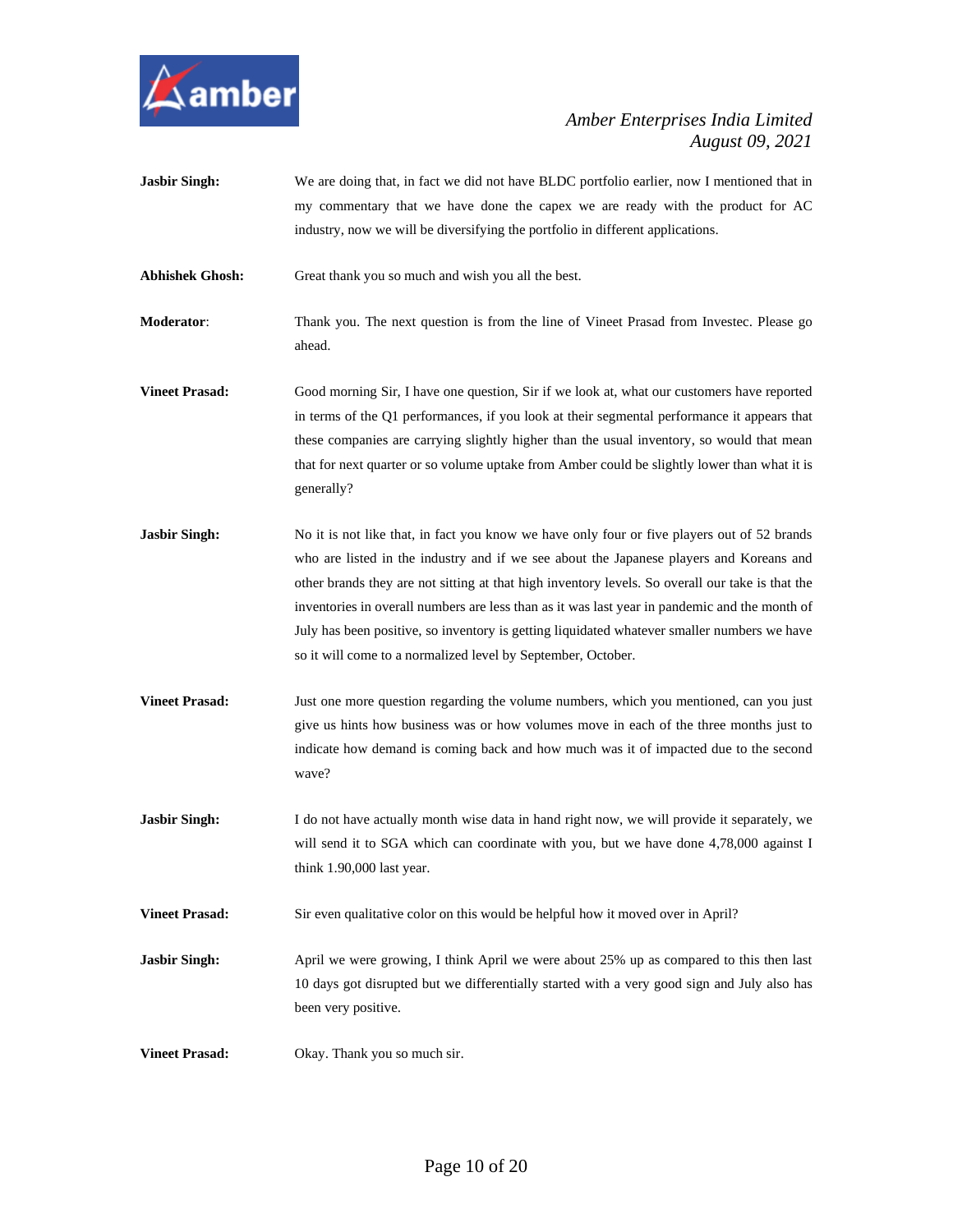

- **Moderator:** Thank you. The next question is from the line of Naval from Emkay Global. Please go ahead.
- Naval: Thank you for the opportunity sir. Just to check the numbers you stated that your volume number this quarter was 4,78,000 so if I imply, our realizations have gone up almost 19% on y-o-y basis so can you throw some color on this product mix, purely product mix or we also added gas refilling revenues in this because earlier it was not, so any color there?
- **Jasbir Singh:** Gas filling volumes have not been added in these 4,78,000 numbers but the revenue has been added in there because that is primarily a job work kind of a thing. It is not a very big revenue which is contributing to the whole 708 Crores but overall yes it has been a little bit of a product mix change because that is not in our hand, we move as per the market so some of the high value premium products were sold more and little bit high RM cost also contributed so it is a mix-and-match of couple of factors.
- Naval: Okay second question is on commercial AC if you can give incremental insight there how we are progressing, any order book update you want to share, some insight there?
- **Jasbir Singh:** We started with two products last Q4 where we did about 7-8 Crores of revenue, this year we are expecting about 45 to 50 Crores revenue from CAC and product profile is adding but we have Sachin here on the call. Sachin would you like to answer, throw some light here.
- **Sachin Arora:** Sir as Jasbirji told that CAC we started with mainly two products which was under the range of Ductable and light commercial air conditioner outdoor unit, so now with the regular focus on our R&D and the product line up expansion, we are able to have lot of new products, so primarily being the Cassette series for the indoor site. So if you see today, whatever sells in India majorly two brands are manufacturing, rest all are imported to our country. So, we will be first company in the country to come up with our own design for the cassette series, apart from this we will starting with the Ductable range of 8.5 ton and 11 ton. Last year our prime focus was 5.5 ton, so this year with add-on of the cassette series plus add-on of the bigger ton of Ductable, we shall be targeting somewhere around 40 to 50 Crores of turnover from CAC.
- Naval: Got it, thank you and all the best Sir.
- **Moderator**: Thank you. The next question is from the line of Madhav Marda from Fidelity International. Please go ahead.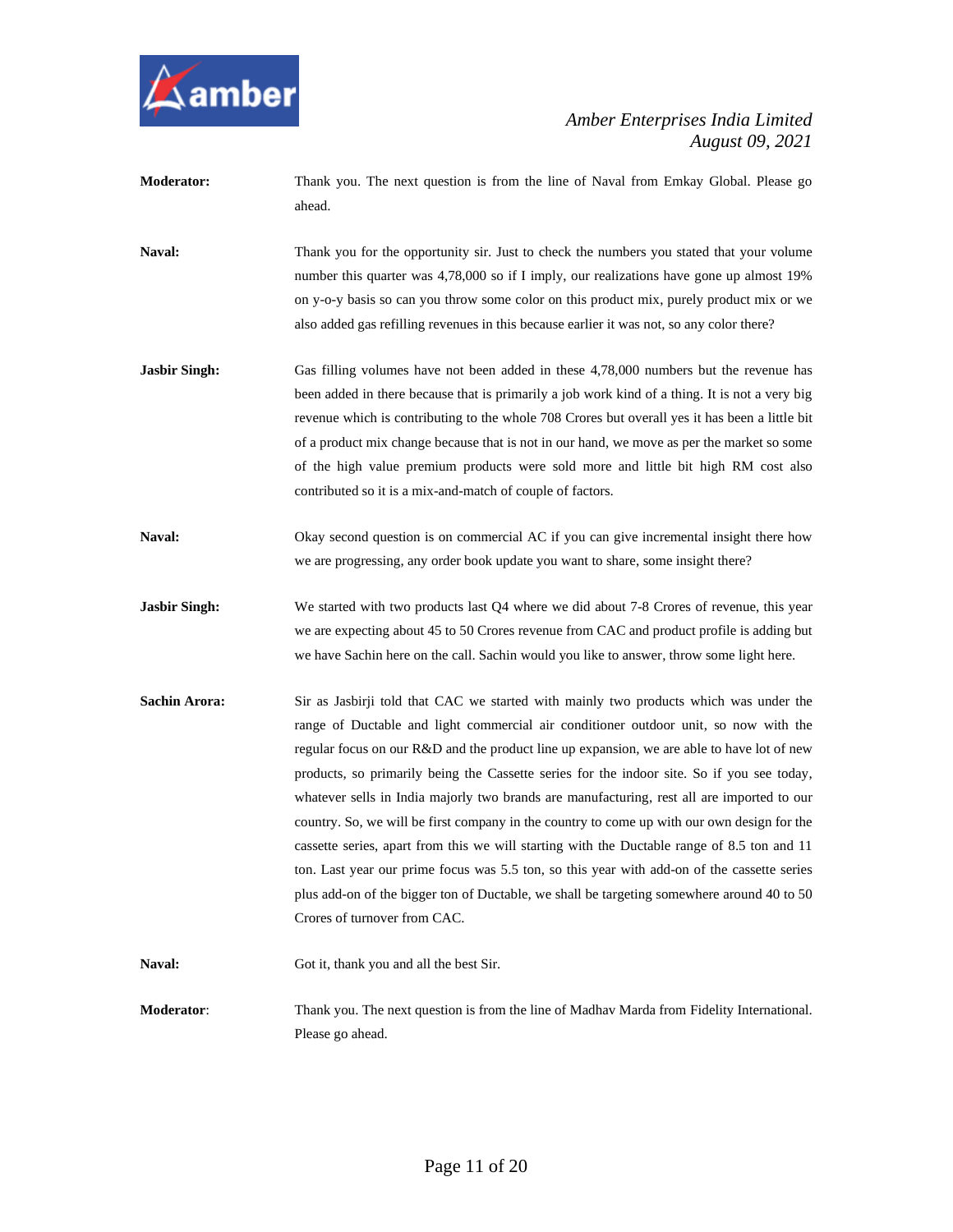

**Madhav Marda:** I just want to understand on the Middle East exports, you said that we have already started exporting RAC as well, could you help us with how much volume we have done in the first quarter and how do you expect volumes to fill up in the next FY2022 and FY2023?

Jasbir Singh: Good morning Madhav, first I would say sales towards Bahrain and other countries, components are definitely going from last two years but room AC was the first shipments, which we did. I think Sachin can you throw some light on the Middle East market.

- **Sachin Arora:** Sir if you see sir, Middle East basically we have divided into two kind of products, one is the range of 50 hertz, second is the 60 hertz. So, we started with the 50 hertz of the products and you know the biggest challenge to serve this country is getting the G-mark and PD certification which we are not able to get in India, so we have to get those certification from China which took us almost 8 to 9 months. So, we have received our certification in the month of March this year and post that we got the product approval from this market. So, the quantities that you are asking for the first quarter, we did somewhere around 2,000 numbers, which included Bahrain and Dubai and moving ahead, overall we shall be closing in the region of 8,000 to 10,000 of exports in FY2022. Moving ahead we see once our products reaches to that market so we have lot of customers who are asking us for the fan flow plus we are now moving ahead with the 60 hertz as well, so we will be able to add our product reach to the Middle East sector as well, so we expect like 30% to 40% of the growth in the next three years for this export market for Middle East.
- **Madhav Marda:** Understood and when we are competing in the Middle East market how is our competitiveness versus Thailand and China, are we able to compete reasonably well it the cost side and the design factor that is according to the market?
- **Sachin Arora:** Sir if you see more or less the value addition in India in terms of component, we make everything including motors and PCBs, so our dependency lies majorly primarily on the compressor part only. Now the compressor part for the China or Thailand market is also outsourced, Thailand does not make any compressor even it is outsourced for them, so more or less we are competitive in fact the greater advantage better lies with our country rather than from China. So, what we have seen is that there is a disability of maybe 2 or 3% in terms of FOV prices but with the freight coming into picture, so we are like set off against China.
- **Jasbir Singh:** Understood and US market we are expecting FY23 for the approvals and some export to pick up basically for the next fiscal?
- **Sachin Arora:** US market is a bit different. In the Middle East, the challenge was to get the certification while on the products side in India more or less with a small tweaking we were able to send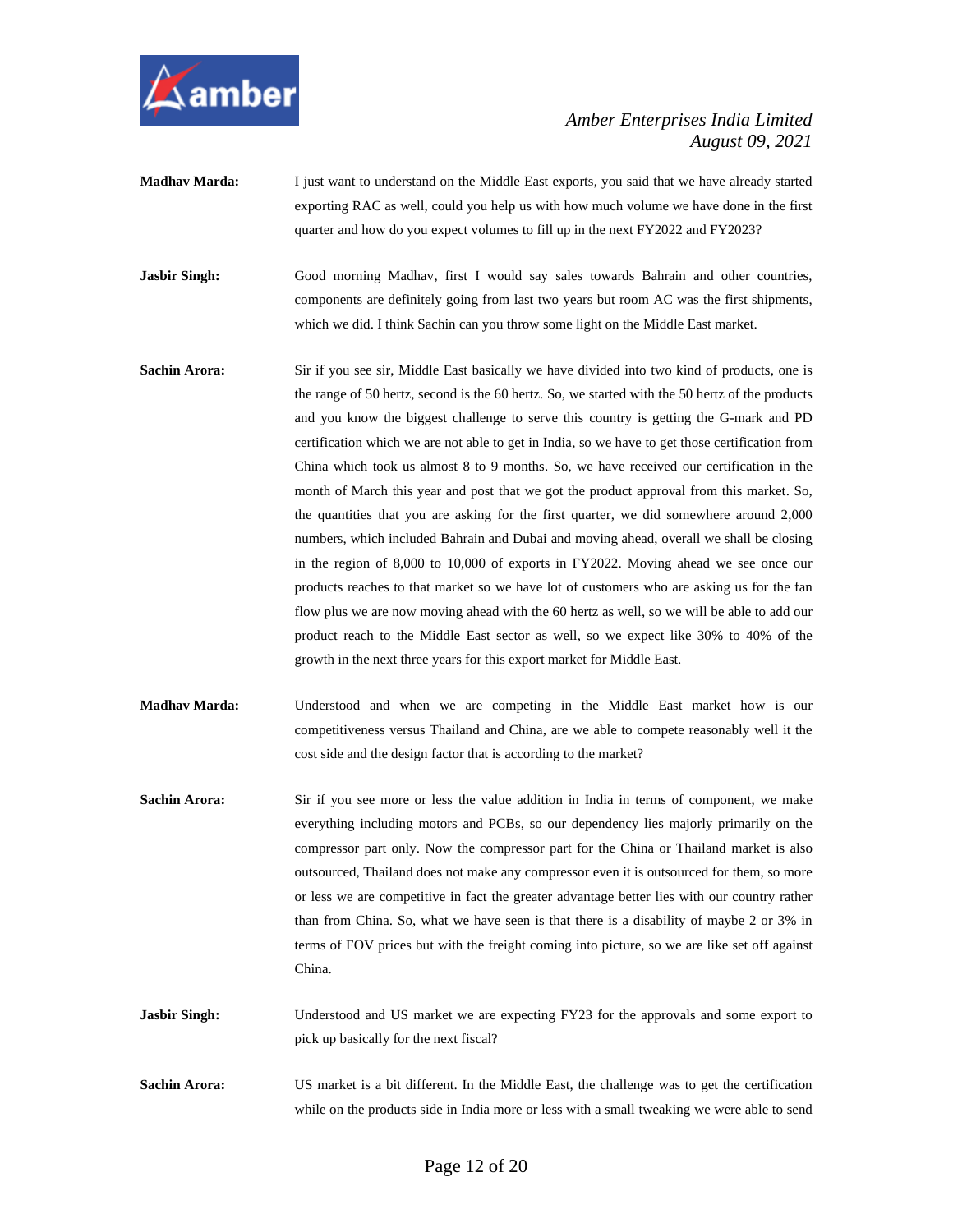

it to the Middle East market. But US is a totally different story where we need to come up with a new product line up, so right now we are in the designing phase with the customer inputs we are able to come up I will say to the mark-up stages so next one year will go in terms of making the final tool and sample, then next year we take up into approval, so we expect that by 2023 we should be finishing up spending initial lots of maybe 1000 to 2000 quantity.

- **Madhav Marda:** Just one more question for US market for many products that the duties that US imposing on Chinese imports is quite high, is that like a similar duty advantage that India would have because of the US-China trade war if the imports from China into US?
- **Sachin Arora:** Right now the target segment that we are focusing is primarily the high volt unit so that has the same duty structure from China as well as India. So the products maybe you are referring to are commercial products and heat pumps, but room air conditioners have similar duty structures.
- **Madhav Marda:** Okay. Thank you so much sir.
- **Moderator**: Thank you. The next question is from the line of Pritesh Chheda from Lucky Investments. Please go ahead.
- **Pritesh Chheda:** Sir just two clarifications, out of the India whatever 5.5, 6 million whatever is the volume, is it fair to assume 78% of that is outsourced and within the 50% is what we address?
- **Jasbir Singh:** No this number used to be 34% when we got listed, now almost 45% industry is outsourced, out of that 45% we are doing 70%. This is let us say for last year i.e., FY21
- **Pritesh Chheda:** My second question is we talk about the component landscape so since half of the volume is any case outsourced so I am assuming that some of the basic components like heat exchanger, copper tubes all of these would ideally be manufactured in India, is it fair to assume that what is a bigger opportunity is basically the motors and what you know in IL JIN and EVER, which is basically circuits so if you combine these three to four products what is the opportunity available for outsourcing, I am assuming that lot of it is imported today so for these three to four main components what would be the size of the file?
- **Jasbir Singh:** Well on the motor front almost about 70% of the motors were being imported as of last year, electronics almost 67% was getting imported and heat exchangers and sheet metal were not getting imported, they were getting outsourced within India. We supply heat exchangers to many customers, and we supply sheet metal to many customers and supplying molding to many customers. For Cross flow fan, 60% of it is getting imported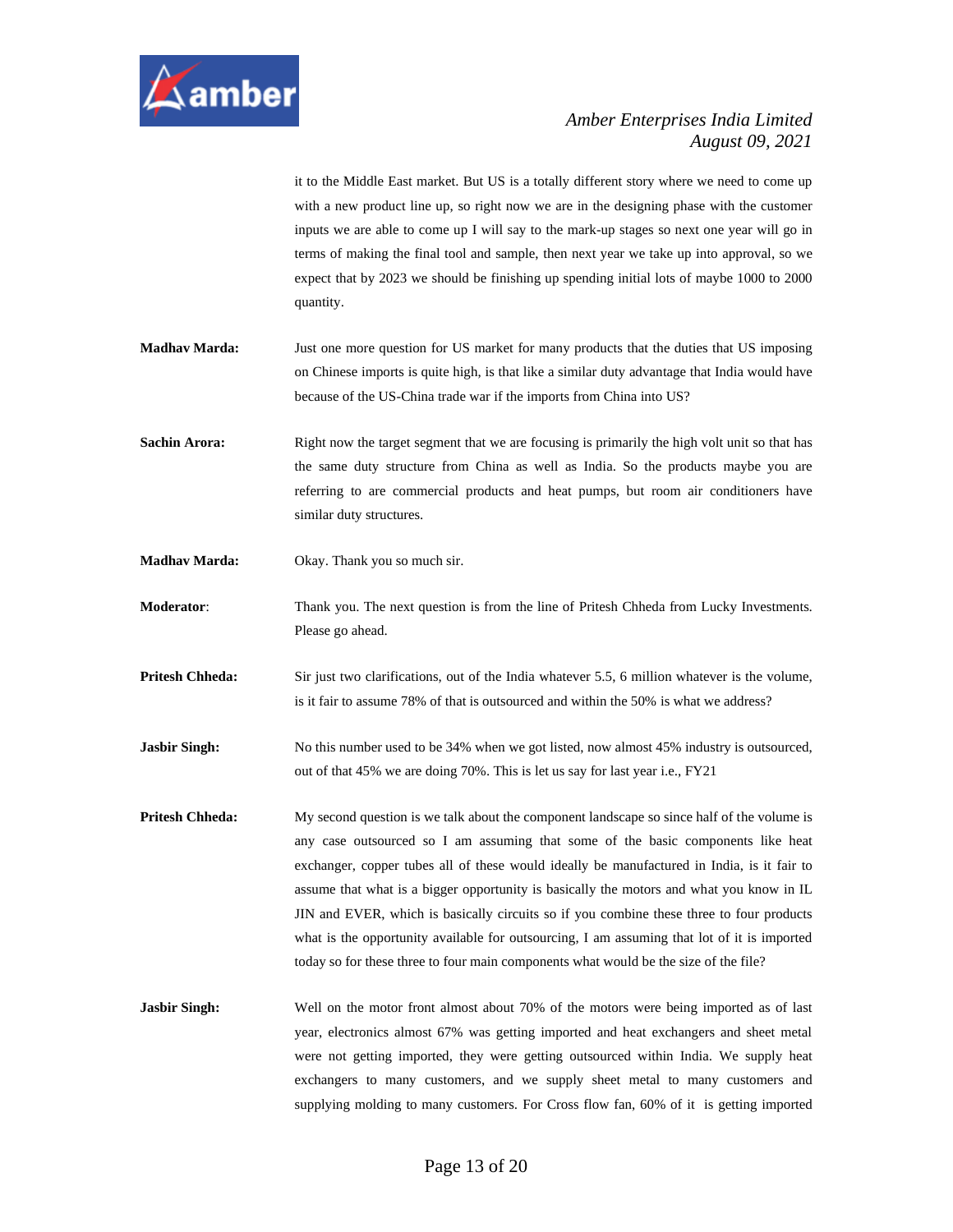

plus the copper, aluminum and compressor part of it. So we are into six categories of components so we are giving solutions in sheet metal, injection molding, inverter PCB boards and now starting into cross-flow fans.

**Pritesh Chheda:** So now this electronics, motors, and cross-flow fan what should be as per unit of AC?

**Jasbir Singh:** This will be approximately close to about Rs. 4000 for an air conditioner.

**Pritesh Chheda:** Okay, in which almost 60% to 70% is imported basically.

**Jasbir Singh:** That's right.

**Pritesh Chheda:** Other than us who is the player in these three categories?

Jasbir Singh: All three categories have different competition. In motors, we have Nidec which is a Japanese company and we have US based company called Regal Beloit under the brand name Marathon, which was earlier GE Motors. These are the two companies competing with us. In PCB board, we have Japanese maker De Diamond and then we have Indian manufacturer MKM, then we have Chinese company Megmeet and there is a Korean company also, so four competitors in that space and in cross-flow fan 60% is getting imported, lower version is basically the injection molding company like PR and one more company.

**Pritesh Chheda:** So what I can understand it was Rs.1600 Crores odd opportunity which is still imported, how much of it should ideally flow to us?

**Jasbir Singh:** First of all Rs.1600 Crores opportunity of this will convert into last year sales, now let us see the number which is coming in five to six years from now, so at a CAGR of 15% to 16% of the industry, as per the Boston consulting group report and Frost & Sullivan report, industry will hit a number of almost about 24 million in next eight to nine years' time, so if we compare that and at that economies of scale, at least 10 million mark will be exporting from India so we are talking about 35 to 40 million Air Conditioners getting produced in India in next eight or nine years' time. Now if we talk about that, the number comes out to be very big numbers.

**Pritesh Chheda:** Okay. Thank you very much Sir.

**Moderator:** Thank you. The next question is from the line of Nirav Vasa from Anand Rathi. Please go ahead.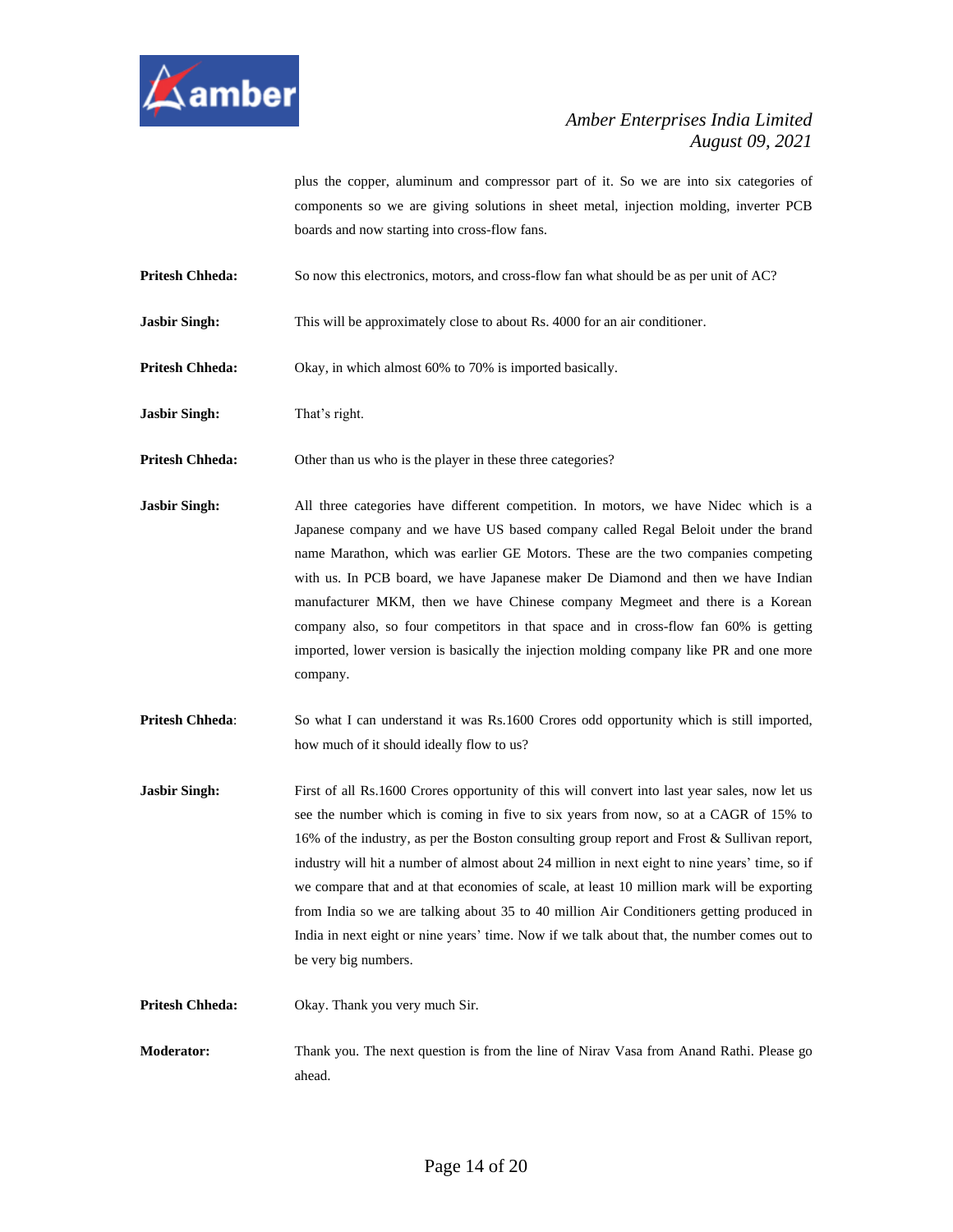

- Nirav Vasa: Thank you very much for the opportunity, so I just had one clarification on the capex number that you shared, so Rs.350 Crores of capex is for FY2022 and FY2023 both or one year?
- **Jasbir Singh:** So basically Nirav as we declared last year after we completed our OIP that we are coming up with Greenfield facilities, so both the new Greenfield facilities are getting to a production start level within this year, majority of the investments will go this year so Rs.300 Crores is going into the two plants there and plus the R&D capex and the subsidiary capex, so Rs.350 odd Crores will be invested in this year, then next year will be another portion which is close to Rs.100 odd Crores.

**Nirav Vasa:** Thank you Sir.

**Moderator:** Thank you. The next question is from the line of Hitesh Taunk from ICICI Direct. Please go ahead.

- **Hitesh Taunk**: Thank you for the opportunity. Sir my question pertains to the new customer additions, which has happened during this lockdown, I just wanted to know what kind of incremental or volume are we going to generate out of these four customers which are already with us for ODM works, so what would be the incremental volume from those four customers Sir?
- **Jasbir Singh:** Hitesh we expect to bring in additional 8,00,000 numbers of volume by next financial year because of these new customers addition.
- **Hitesh Taunk**: Thanks Sir and Sir my second question is from the IL JIN and EVER front, this new five customer which you have added, these five new customers are those same customer which came for the refilling purpose or these are apart from this?
- **Jasbir Singh:** No they are very different customers, they are our existing customers in number, who were earlier buying inverted PCB boards from China and other countries so since we developed these products about 18 months back and then this is the most critical functional component of Air Conditioner, almost parallel to compressor, so if inverter PCB board does not function you will not be able to save your energy and the product will not even start and no brand gives us approval without conducting a proper validation assessments and the validation assessment periods are as long as 18 months to 24 months depending on customer to customer, so with these five customers we have already crossed that stage and we have come to a mass production level, few more are in addition right now as we speak so I think by next financial year those customers will also be completing their validation assessment and then start.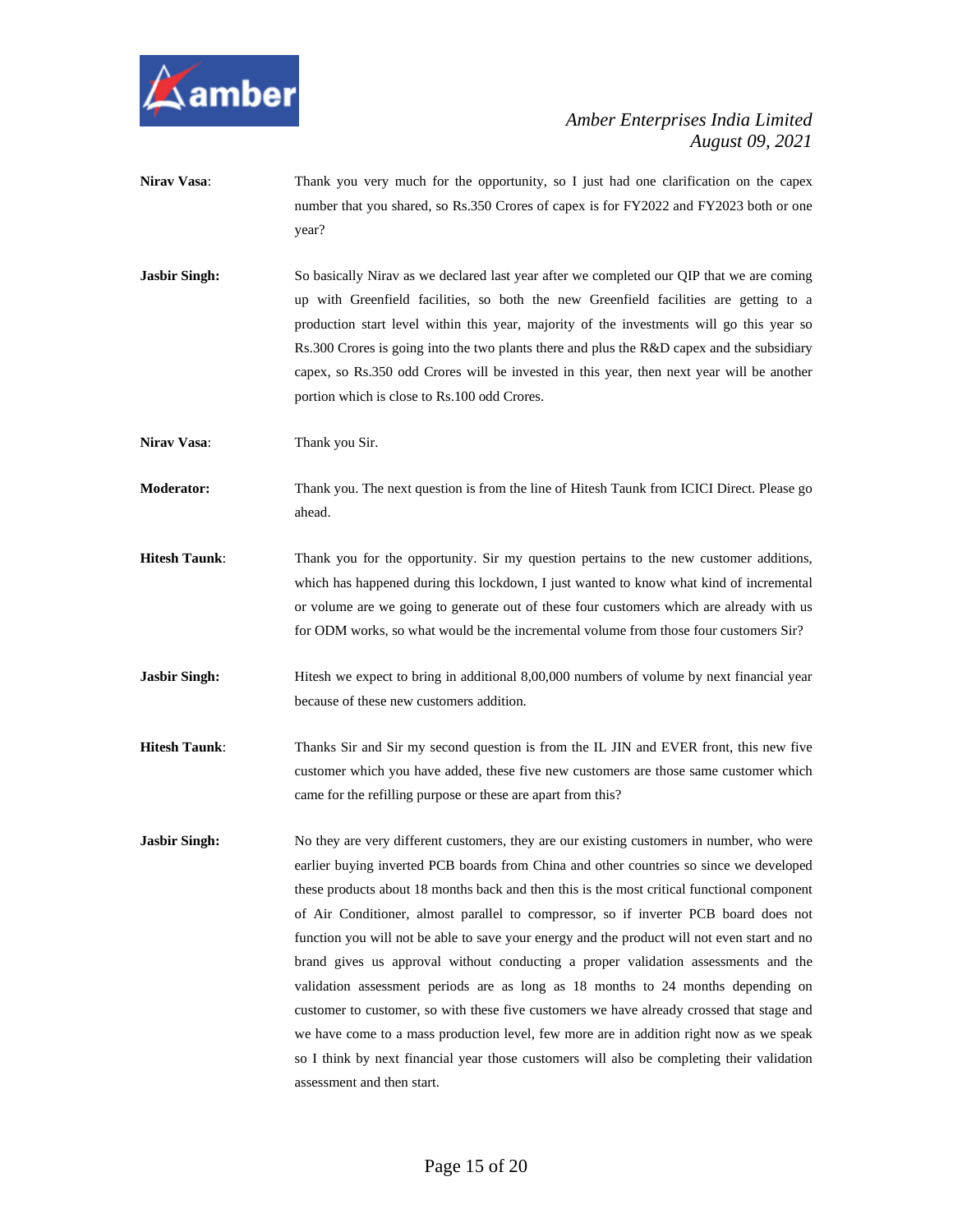

- **Hitesh Taunk**: Okay great and Sir my other question from the export point of view, there is some client who is under the approval process from the US, Sir can we get some idea what kind of revenue potential not one year or two year I know that is the kind of future one but some qualitative work what would be size in terms of that client to get work done from us?
- **Jasbir Singh:** You see US is importing close to 19 to 20 million Air Conditioners annually and largely from China and Thailand, so China is contributing around 75% and 25% is being contributed from Thailand and India is trying to pitch in, we from India is trying to pitch in into that category for the products. There are four milestones to travel in export markets, the first one is the product availability. Second one is to get the regulatory clearance because this is the product which is regulated by bureau of energy efficiencies of each and every country. Then, third is to get the foot in the door and the fourth is to increase the share of business. So like Sachin appraised that with the Middle East we have already crossed two milestones, now we have come to third one. In U.S markets we are at the first one, so the first one and the second one should be crossed by next year and then we should see some volumes coming up that is the reason why from last year since we started our exports commentary we have maintained that this is a mid to long-term strategy, so we should see somewhere about three to five years' time export contributing a decent amount in the balance sheet.
- **Hitesh Taunk**: Okay Sir that is all from my side. Thank you.
- **Moderator**: Thank you. The next question is from the line of Prashant Kutty from Sundaram Mutual Fund. Please go ahead.
- **Prashant Kutty:** Thank you for the opportunity. Just one clarification I think I must have missed it so did you share what is the market share we have at this point of time and how has it has been versus the last quarter?
- **Jasbir Singh:** We have been maintaining our market share of almost about 24% in this quarter.

**Prashant Kutty:** Which is very similar to the last quarter as well?

- **Jasbir Singh:** I think little better than the last, last quarter it was about approximately 22% and this quarter it is 24% so it is not a very big change.
- **Prashant Kutty:** Okay and Sir given the fact that we are going to be seeing, actually a lot of other players are also kind of adding up capacities on that front in that sense do we have any worry on that Sir because incrementally how are we trying to kind of keep a check on that because the fact being that while the components out of the business will keep improving on the back of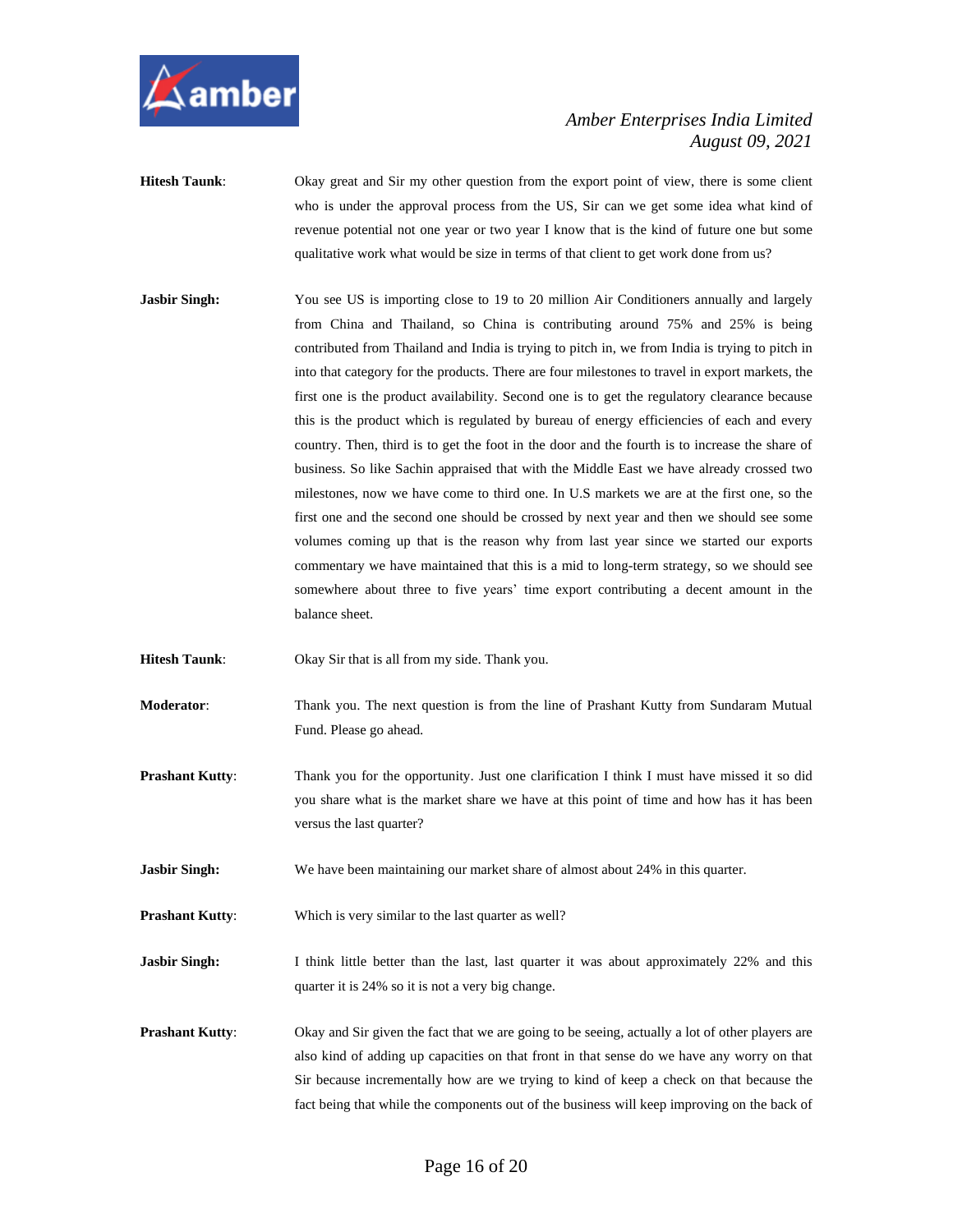

PLI and will probably keep getting alters over there but on the actual AC side of it how do we tend to hold on to those market shares at least improve upon that, is there a scope for that given that there are a lot of other capacities coming in as well?

**Jasbir Singh:** Well, capacities which are coming is in the OEM category and we are into ODM category, so practically they are not competing with us because we are not people who actually take the OEM jobs. This is the only first time we have taken the gas charging part because the notification came just at the cusp of the season so at such a short notice you cannot build up new tools and you cannot even shift the existing tools from other countries that is the reason why we opted this two-way strategy but other than that in ODM categories we do not see any big R&D capabilities being built up. So assembly lines are getting added where we do not think it should impact our market share.

- **Prashant Kutty:** But at an industry level from an outsourcing standpoint like you highlighted about 45% to 50% is outsourced, how much of that would be ODM and how much of that would be OEM at this point of time?
- **Jasbir Singh:** At Amber we are about 97% ODM now.

**Prashant Kutty:** Okay so only you would be ODM, the other would-be OEM?

- **Jasbir Singh:** No there are other companies also like E-Durables who's another ODM player with us but they are not that backward integrated as we are with 15 plants in India and their product portfolio is not as strong. Also, no other company has motors and inverter PCB boards developed by their own fronts, so that there are many reasons why we become first stop shop for the customer.
- **Prashant Kutty:** And one last question Sir so right now you said that it is about 45% to 50% as the year ends will that number keep increasing because you said that it will probably end with a six million number and if I assume a 50% of that number and on that 50% you do about a 70% kind of outsourcing on your own that technically means about close to a 30% plus market share so just understanding what would be the calculation going wrong over here.
- **Jasbir Singh:** Well I cannot comment on what holds for future but I can give you a brief history of outsourcing trend, the whole outsourcing trend started about 15-16 years back and it was earlier 5%, then it came to 10%, it was hovering around 16% for many years and then it jumped to 30% so asset like strategy is getting very popular between the brands and they are very focusing on the core competencies of their own branding and sports service sales and other things, so when we got listed this was 34% now it is 45%, as per Frost report which was released three years back, they had predicted a number of 52% by 2023 so I do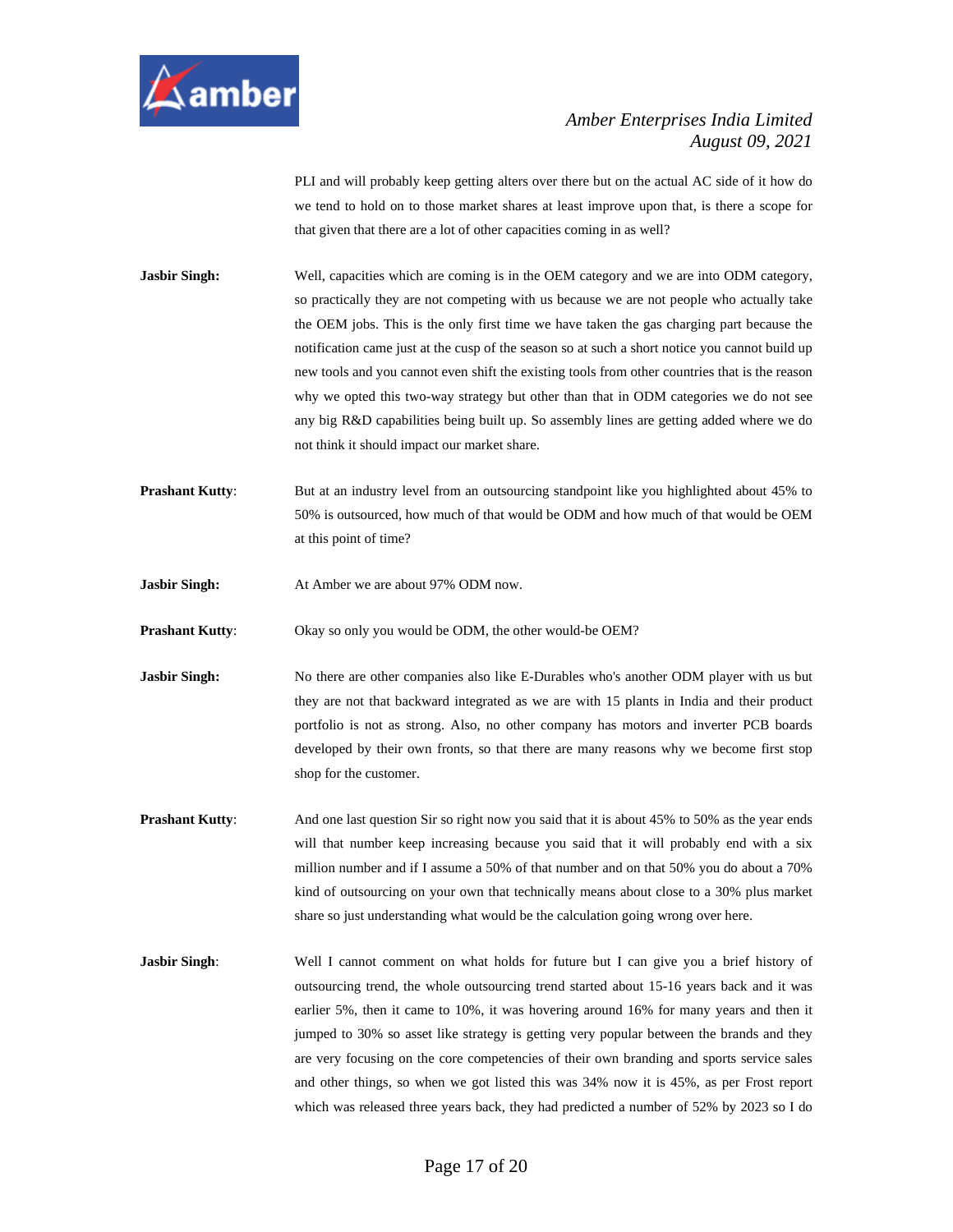

not know how it will shape up but yes outsourcing as a trend is evolving not only in this sector but we see it in other sectors also, in TV, in washing machines and other parts, even out of consumer durable market also and we have strengthened our R&D capabilities looking into the same trend, we expect that it will go up but what will be the number, it is very difficult to predict right now.

**Prashant Kutty:** Sure, all the very best to you and thank you very much.

**Moderator**: Thank you. The next question is from the line of Rahul Soni from Smiths Limited. Please go ahead.

**Rahul Soni:** Thanks for taking my question. Sir our current capacity is around 5 million units for RAC so going forward post the commencement of a new plant, what will be our capacity for RAC manufacturing?

**Jasbir Singh:** Rahul we had almost about 4.5 million capacities earlier and now since two facilities are getting added, we are adding almost two million more so it will be about 6.5 to 7 million.

**Rahul Soni:** By FY23?

**Jasbir Singh:** By end of FY23.

**Rahul Soni:** Okay and second question is on your volume and realization side, so like since you are considering one IDU and one ODU as separate unit, so when you report your volumes so is it a mix of 50-50 between IDU and ODU or this mixer varies?

**Jasbir Singh:** No this mix keeps on varying because some of the customers are only buying IDUs from us, some are buying complete units and some are buying only ODUs from us so this mix keep on varying that is why from beginning we have maintained only in terms of units.

**Rahul Soni:** Okay so if I want to have an idea of what is your realization for IDU and ODU separately?

**Jasbir Singh:** It will keep on varying because within IDU we have more than 70 SKUs, so from 0.75 ton to 2 ton it varies, we sell IDUs worth Rs.4000 and we sell it for Rs.7000 also so it completely varies.

**Rahul Soni:** Okay and Sir like you said before that the increase in realization was due to the higher portion of premium ACs, so have you seen actual growth in the demand for a premium AC or it is due to the decline in overall volume?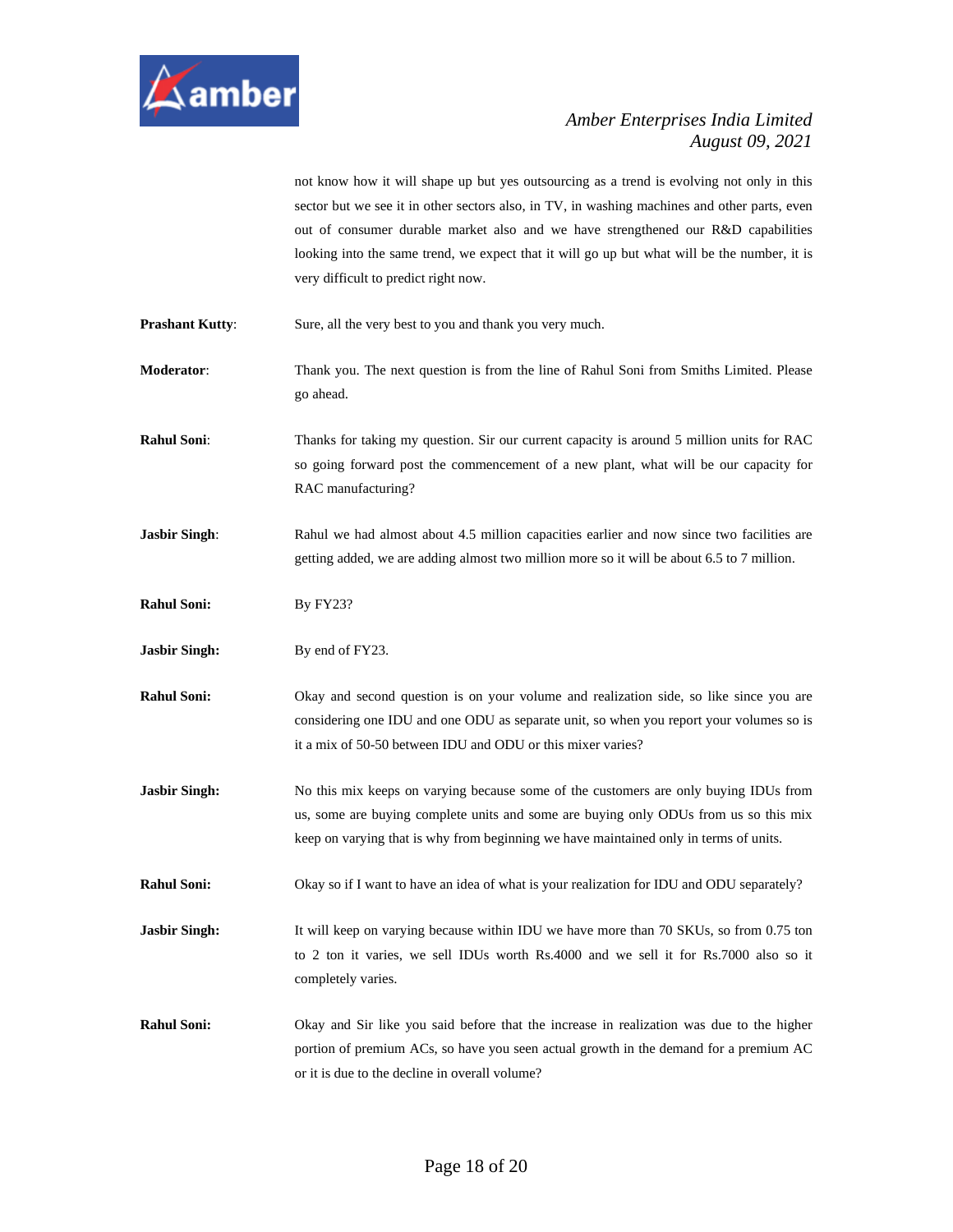

Jasbir Singh: No, basically industry is moving towards inverterization, As of FY20, more than 50% of industry was inverter and now with the new BEE table change, I think 80% to 85% will get into a inverter AC, which is a very premium product.

**Rahul Soni:** Okay so what is your percentage in inverter currently?

**Jasbir Singh:** We are moving as per industry trend so almost about 60% is inverter.

**Rahul Soni:** Okay thank you Sir.

**Moderator:** Thank you. The next question is from the line of Pulkit Patni from Goldman Sachs. Please go ahead.

- **Pulkit Patni:** Sir thank you for taking my questions. Sir my first question is in line with one of the previous participants that when you have these conversations with your customers because many of those customers have a pretty high degree of reliance on you today with 40%-50% of their product being manufactured by Amber, is there a concern amongst them of having very high dependence on just one third-party manufacturer, so I mean that is something that does come up in a lot of our conversations so it would be good to get your view on how your customers are thinking about having significant reliance on one third-party manufacturer?
- **Jasbir Singh:** Well I mean we have not seen that kind of conversations with our customers, but I would say that you know if our customers look at Apple model, so Apple has been relying on Foxconn to a large extent and they have only two or three worldwide suppliers consolidating into that and that is what our customers are also tending to be. Yes, some of the customers they did try bringing in other competitors as well but there was not a very big success because of many reasons because this is a product which requires a lot of R&D and the geographical expansion presence in pan India and different locations in the customer clusters plus backward integration, we have done that over a period of two decades so matching Apple to Apple comparison with Amber's profile cannot be done overnight, I mean it is not rocket science but certainly it can be done but it will take time if somebody has to do it, but yes we feel that even the customer who has been relying more on us they are growing our business so that means it is a positive sign for us.

**Pulkit Patni:** Sure Sir. Sir my second question is have your conversation with the customer change a little bit after the PLI on assembly has not come out, any views on how that could progress because some of your customers were talking about doing more insourcing if the PLI would have come on the assembly part as well?